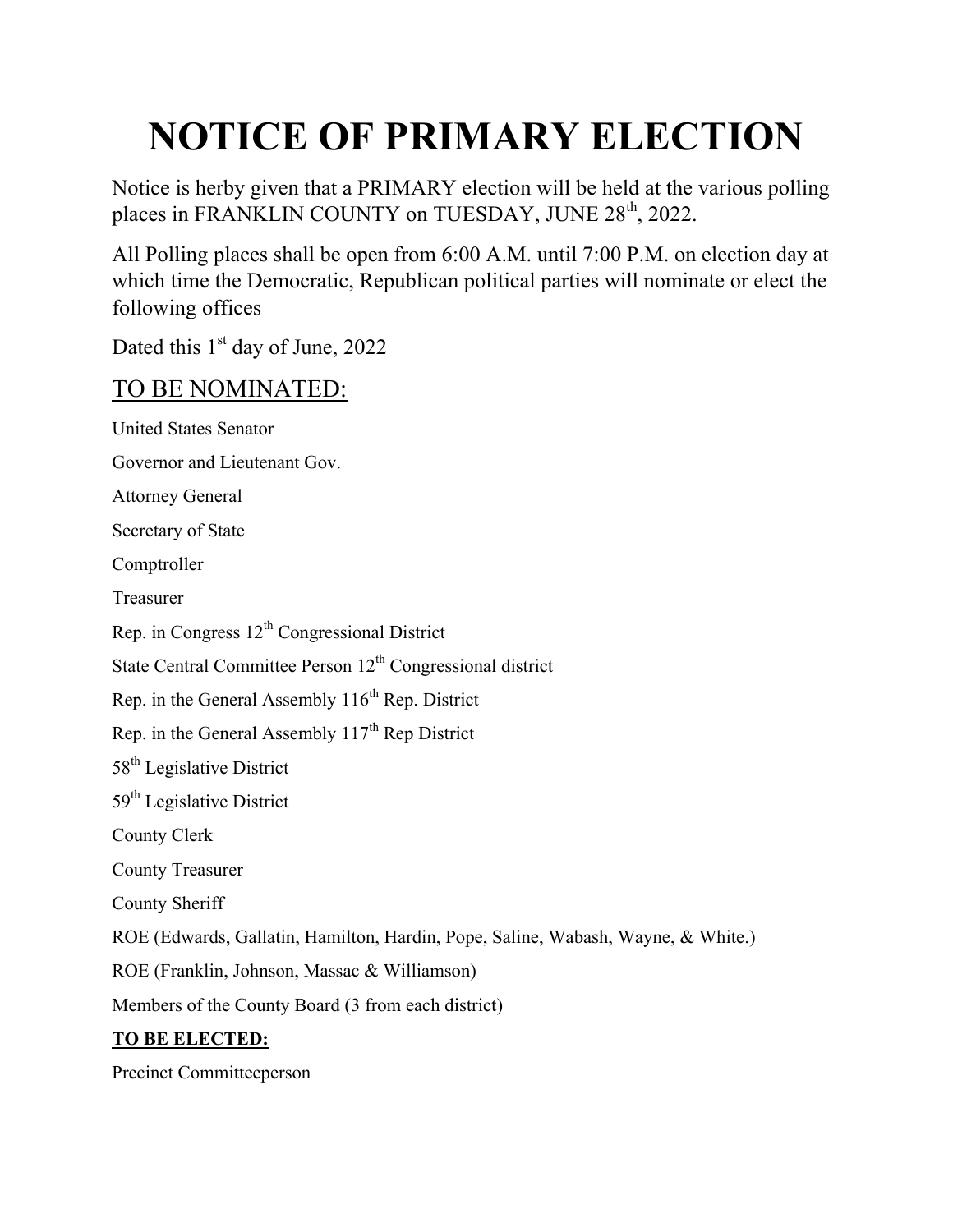## **PUBLIC NOTICE – PRIMARY ELECTION June 28th, 2022 GRACE PERIOD VOTING DATES**

WHAT IS GRACE PERIOD REGISTRATION? Grace period registration is an extension of the regular registration deadline. Grace period registration authorizes each election authority to establish procedures for the registration of voters and for change of address during the period from the close of registration for an election through Election Day. Although the traditional voter registration period closes 28 days prior to the election, grace period registration extends that deadline from the 27th day prior to an election through Election Day. Grace period registration is only available "in-person" at the Franklin County Election office at the dates listed below.

| <b>Dates</b>                                       | <b>Hours</b>    | Location                        |
|----------------------------------------------------|-----------------|---------------------------------|
| Wed. June $1st - June 4th$                         | $8a.m. - 4p.m.$ | <b>Franklin County Election</b> |
| Mon. June $6^{th}$ – June $11^{th}$                | $8a.m. - 4p.m.$ | <b>Office Campbell Bldg.</b>    |
| Mon. June $13^{\text{th}}$ – June $18^{\text{th}}$ | $8a.m. - 4p.m.$ | 901 Public Square               |
| Mon. June $20^{th}$ – June $25^{th}$               | $8a.m. - 4p.m.$ | Benton, IL                      |
| June 27 <sup>th</sup>                              | $8a.m - 5p.m.$  |                                 |
| <b>Tuesday June 28th Election Day</b>              | $6.am. - 7p.m.$ | <b>ELECTION DAY ONLY:</b>       |
|                                                    |                 | <b>Election Office</b>          |

#### **FOR MORE COUNTY INFO**

VISIT THE WEBSITE www.franklincountyil.gov

# **GRACE PERIOD VOTING INFORMATION**

Grace Period voting allows people who have never registered to vote or failed to change their address or voting information to make these changes after the normal deadline, which is May  $31<sup>st</sup> 2022$ . Grace Period voters must register or update their information **only** in the County Clerk's Election Office (Campbell Building 901 Public Square, Benton, IL. The voter must then cast their ballot at this time. This window takes place between Wednesday June 1<sup>st</sup>, 2022and Election Day Tuesday June 28<sup>th</sup>, 2022

#### **FOR ADDITIONAL INFORMATION CONTACT:**

Franklin County Courthouse 901 PUBLIC SQUARE gwoolard@franklincountyil.org 618-435-9800 ext 405

Greg Woolard, The County Election Office Election Office Franklin County Clerk Franklin County Campbell Bldg.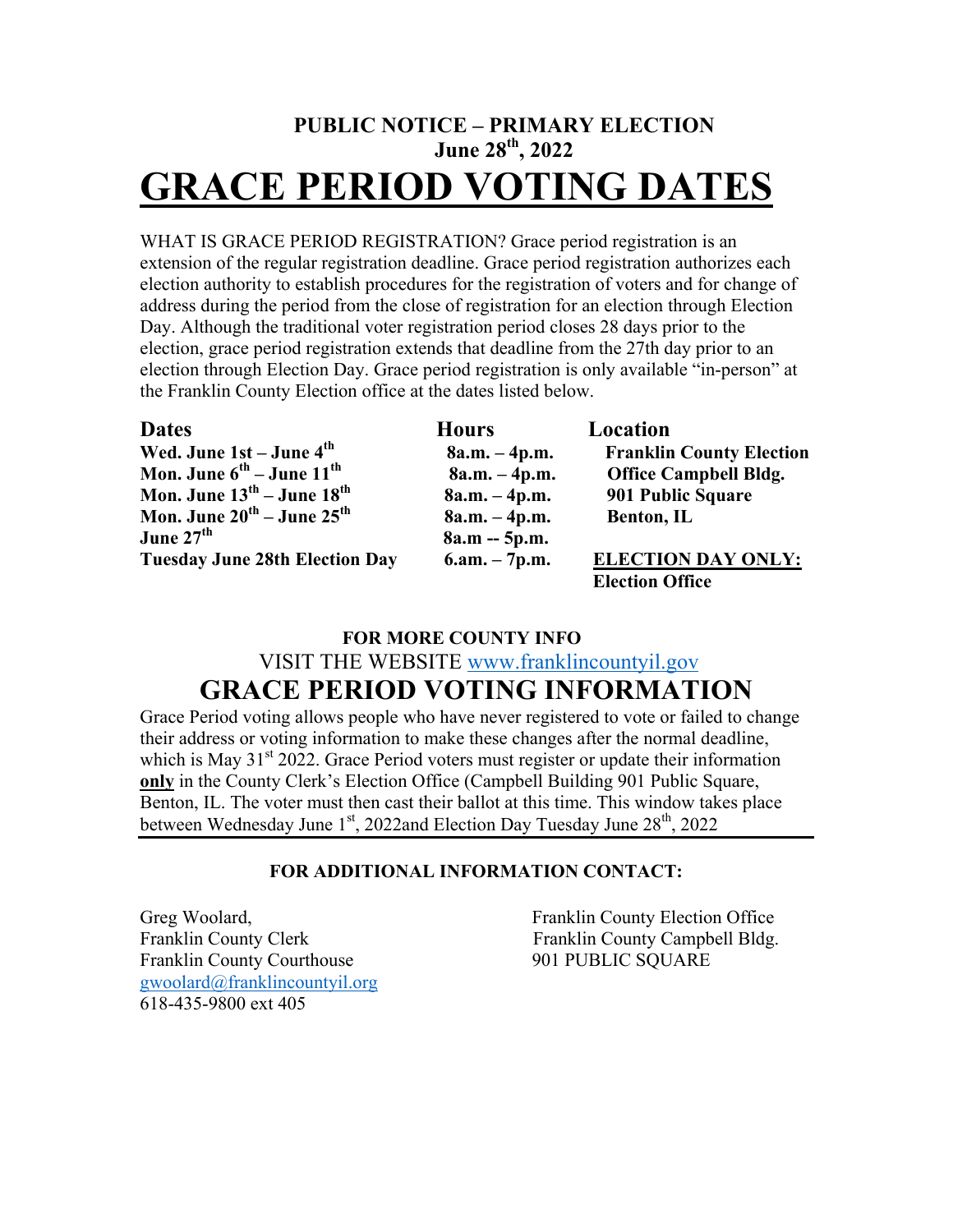#### **PUBLIC NOTICE – PRIMARY ELECTION, JUNE 28, 2022**

## **EARLY VOTING DATES**

Public notice is hereby given, pursuant to Article 19A of the Illinois Election Code, that Early Voting in Franklin County will be conducted on the following dates and locations prior to the June 28, 2022 Primary Election:

| Dates                                                   | Location                                              | Hours |
|---------------------------------------------------------|-------------------------------------------------------|-------|
| Thursday, May 19 <sup>th</sup>                          | Franklin County Election Office 8:00 A.M. - 4:00 P.M. |       |
| To <b>June 27<sup>th</sup></b> including                | Campbell Building                                     |       |
| Saturdays; June 4 <sup>th</sup> , June 11 <sup>th</sup> |                                                       |       |
| June $18^{\text{th}}$ , June $25\text{th}$              | 901 Public Square Benton, IL 62812                    |       |

The Franklin County Election Office, Campbell Building, 901 Public Square, Benton, IL will be open Monday thru Saturday 8 a.m. - 4 p.m. Starting June  $4^{th}$ , 2022 thru June  $25^{th}$ 2022. The office will be open **Monday, June 27th, 2022 until 5:00 P.M. for absentee voting.** 

#### **EARLY & ABSENTEE VOTING INFORMATION**

**Early Voting** allows all registered voters to cast their ballot prior to Election Day between Thursday, May  $19^{th}$  and Monday, June  $27^{th}$  by voting at the **FRANKLIN COUNTY ELECTION OFFICE ONLY**. Early Voters must be registered voters. No excuse or reason is necessary to take advantage of Early Voting. Any vote cast during the Early Voting period is final and may not be revoked. Early Voters are not eligible to vote on Election Day. **Absentee voting** will be conducted at the County Election Office or by mail. No excuse is necessary for absentee voting. The last day to apply for a mailed absentee ballot is Thursday, June  $23<sup>rd</sup> 2022$ .

FOR ADDITIONAL INFORMATION CONTACT:

Franklin County Election Office at 435-9800 ext. 205

Or Franklin County Clerk Greg Woolard at **gwoolard@franklincountyil.org**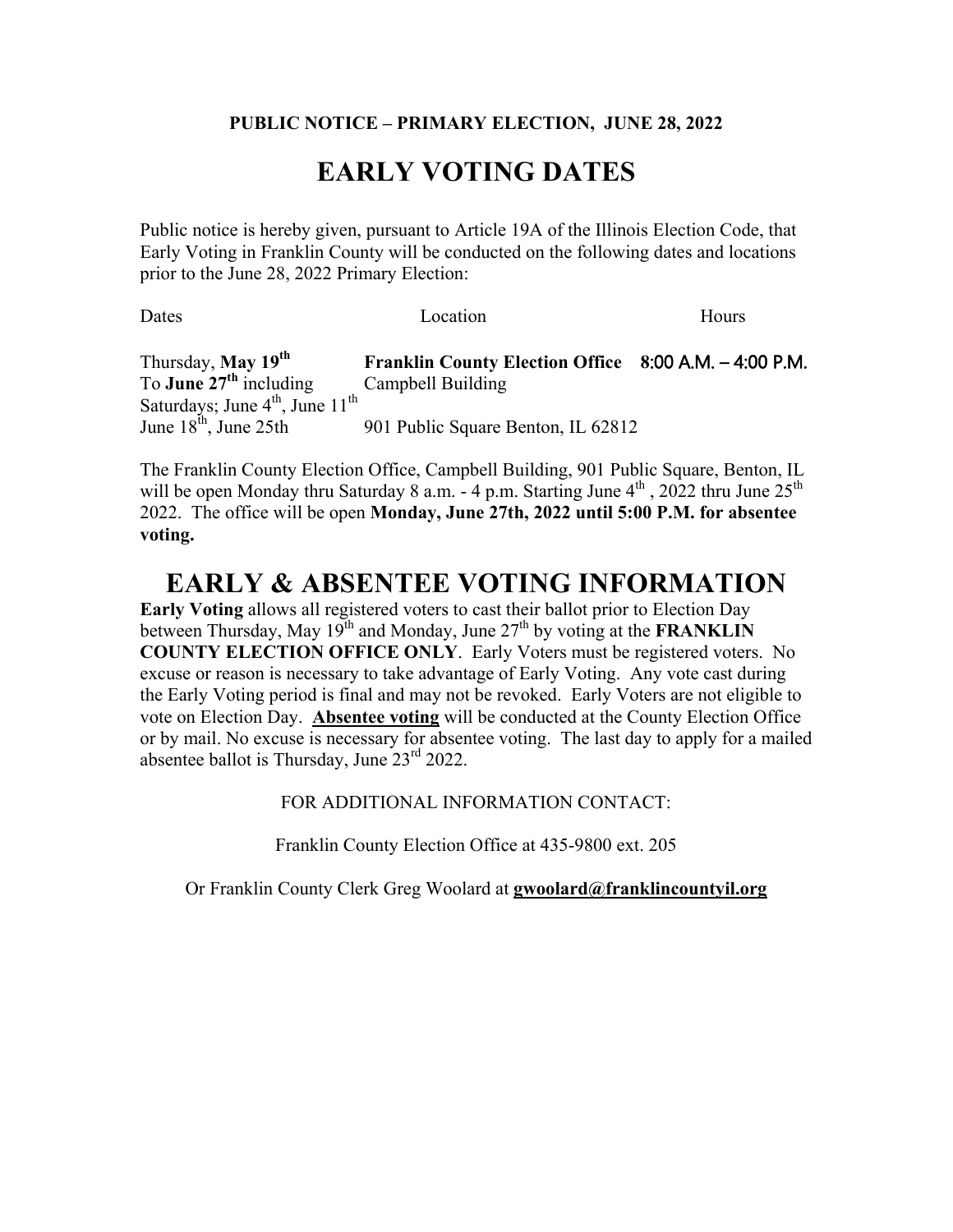# **Notice of Color of Primary Ballots**

Announcement is hereby made that the colors of the Official Ballots to be used by the respective political parties at the PRIMARY ELECTION

Tuesday, June  $28<sup>th</sup>$ , 2022

Will be as follows

Political Party Color of Ballot

Democratic Green

Republican Yellow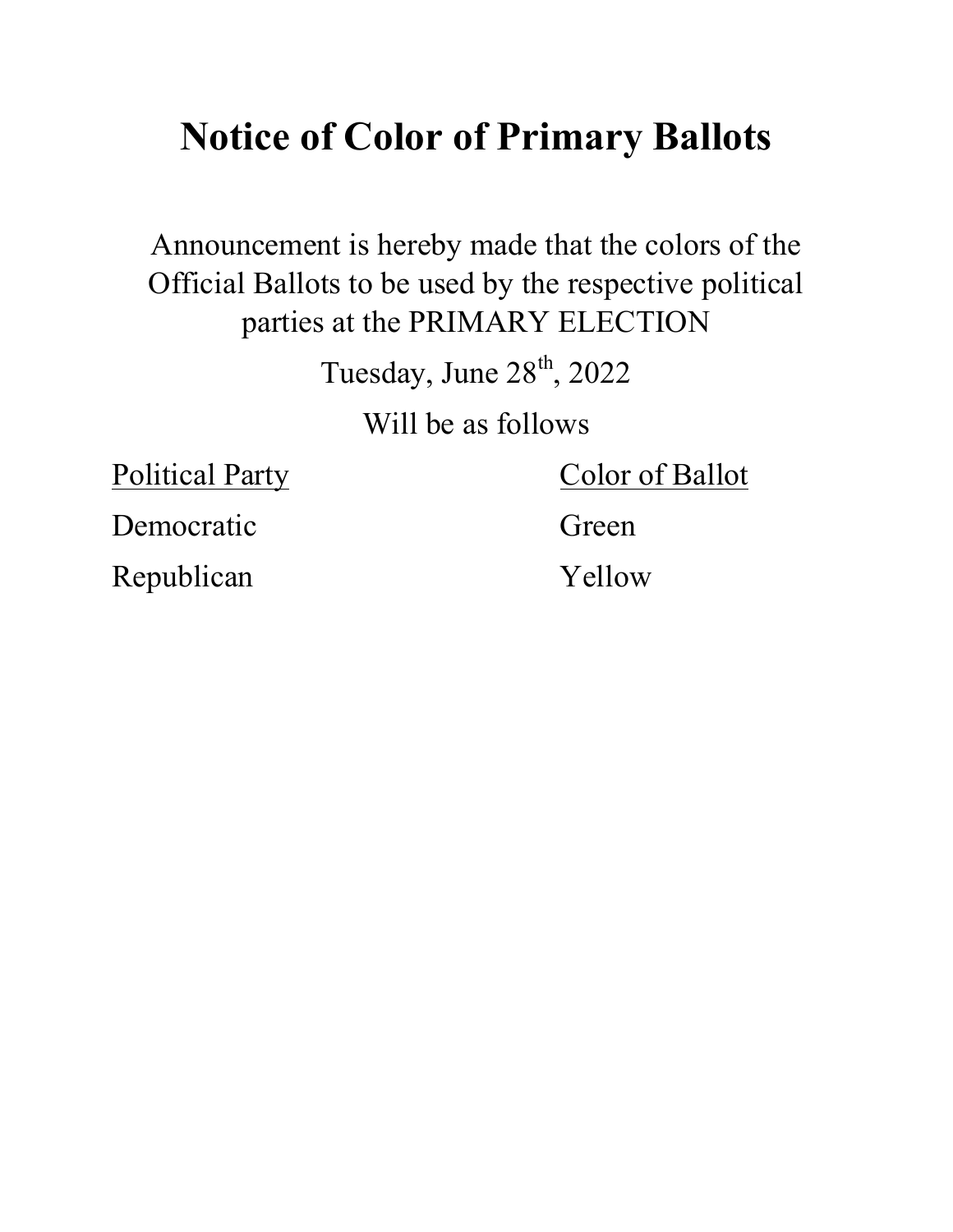# **OFFICIAL DEMOCRATIC BALLOT GENERAL PRIMARY JUNE 28, 2022**

Duy Hoolen

Greg Woolard, County Clerk

JUDGE'S INITIALS\_\_\_\_\_\_\_\_\_\_\_

#### **FRANKLIN COUNTY, ILLINOIS**

To vote, darken the oval to the LEFT of your choice, like this  $\bullet$  . To cast a write-in vote, darken the oval to the LEFT of the blank space provided and write the candidate's name in the space. For specific information, refer to the card of instruction posted in the voting booth. If you tear, spoil, deface or erroneously mark this ballot, return it to the election judge and obtain another.

| <b>FEDERAL</b>                                                                                 | <b>CONGRESSIONAL</b>                                                                                                                           |
|------------------------------------------------------------------------------------------------|------------------------------------------------------------------------------------------------------------------------------------------------|
| <b>FOR UNITED STATES SENATOR</b><br>(Vote for ONE)                                             | <b>FOR REPRESENTATIVE IN CONGRESS</b><br><b>TWELFTH CONGRESSIONAL DISTRICT</b><br>(Vote for ONE)                                               |
| <b>TAMMY DUCKWORTH</b><br>$\bigcirc$<br><b>DEMOCRATIC</b>                                      | <b>HOMER "CHIP" MARKEL</b><br>$\bigcirc$<br><b>DEMOCRATIC</b>                                                                                  |
| <b>STATE</b>                                                                                   | <b>JOSHUA QUALLS</b><br>$\bigcirc$<br><b>DEMOCRATIC</b>                                                                                        |
| <b>FOR GOVERNOR AND LIEUTENANT GOVERNOR</b><br>(Vote for ONE)                                  | FOR STATE CENTRAL COMMITTEEWOMAN<br><b>TWELFTH CONGRESSIONAL DISTRICT</b><br>(Vote for ONE)                                                    |
| $\circ$<br>(JB PRITZKER                                                                        | <b>VIVIAN ROBINSON</b><br>⌒<br>DEMOCRATIC                                                                                                      |
| (JULIANA STRATTON<br><b>DEMOCRATIC</b>                                                         | <b>FOR STATE CENTRAL COMMITTEEMAN</b><br><b>TWELFTH CONGRESSIONAL DISTRICT</b><br>(Vote for ONE)                                               |
| O<br>(BEVERLY MILES<br><i><b>KARLA SHAW</b></i><br><b>DEMOCRATIC</b>                           | <b>GLENN POSHARD</b><br>◯<br><b>DEMOCRATIC</b>                                                                                                 |
| <b>FOR ATTORNEY GENERAL</b><br>(Vote for ONE)                                                  | <b>LEGISLATIVE</b>                                                                                                                             |
| <b>KWAME RAOUL</b><br>◯<br><b>DEMOCRATIC</b>                                                   | <b>FOR STATE SENATOR</b><br>FIFTY-EIGHTH LEGISLATIVE DISTRICT<br>(Vote for ONE)                                                                |
| <b>FOR SECRETARY OF STATE</b><br>(Vote for ONE)                                                | NO CANDIDATE                                                                                                                                   |
| <b>ALEXI GIANNOULIAS</b><br>◯<br><b>DEMOCRATIC</b>                                             | <b>FOR STATE SENATOR</b><br><b>FIFTY-NINTH LEGISLATIVE DISTRICT</b><br>(Vote for ONE)                                                          |
| DAVID H. MOORE<br>◯<br><b>DEMOCRATIC</b>                                                       | NO CANDIDATE                                                                                                                                   |
| ANNA M. VALENCIA<br><b>DEMOCRATIC</b>                                                          | <b>REPRESENTATIVE</b>                                                                                                                          |
| <b>SIDNEY MOORE</b><br>◯<br>DEMOCRATIC                                                         | FOR REPRESENTATIVE IN THE<br><b>GENERAL ASSEMBLY</b>                                                                                           |
| <b>FOR COMPTROLLER</b><br>(Vote for ONE)                                                       | <b>ONE HUNDRED AND SIXTEENTH</b><br><b>REPRESENTATIVE DISTRICT</b><br>(Vote for ONE)                                                           |
| SUSANA A. MENDOZA<br><b>DEMOCRATIC</b>                                                         | NO CANDIDATE                                                                                                                                   |
| <b>FOR TREASURER</b><br>(Vote for ONE)<br><b>MICHAEL W. FRERICHS</b><br>⌒<br><b>DEMOCRATIC</b> | <b>FOR REPRESENTATIVE IN THE</b><br><b>GENERAL ASSEMBLY</b><br>ONE HUNDRED AND SEVENTEENTH<br><b>REPRESENTATIVE DISTRICT</b><br>(Vote for ONE) |
|                                                                                                | <b>NO CANDIDATE</b>                                                                                                                            |
|                                                                                                | TURN BALLOT OVER TO CONTINUE VOTING                                                                                                            |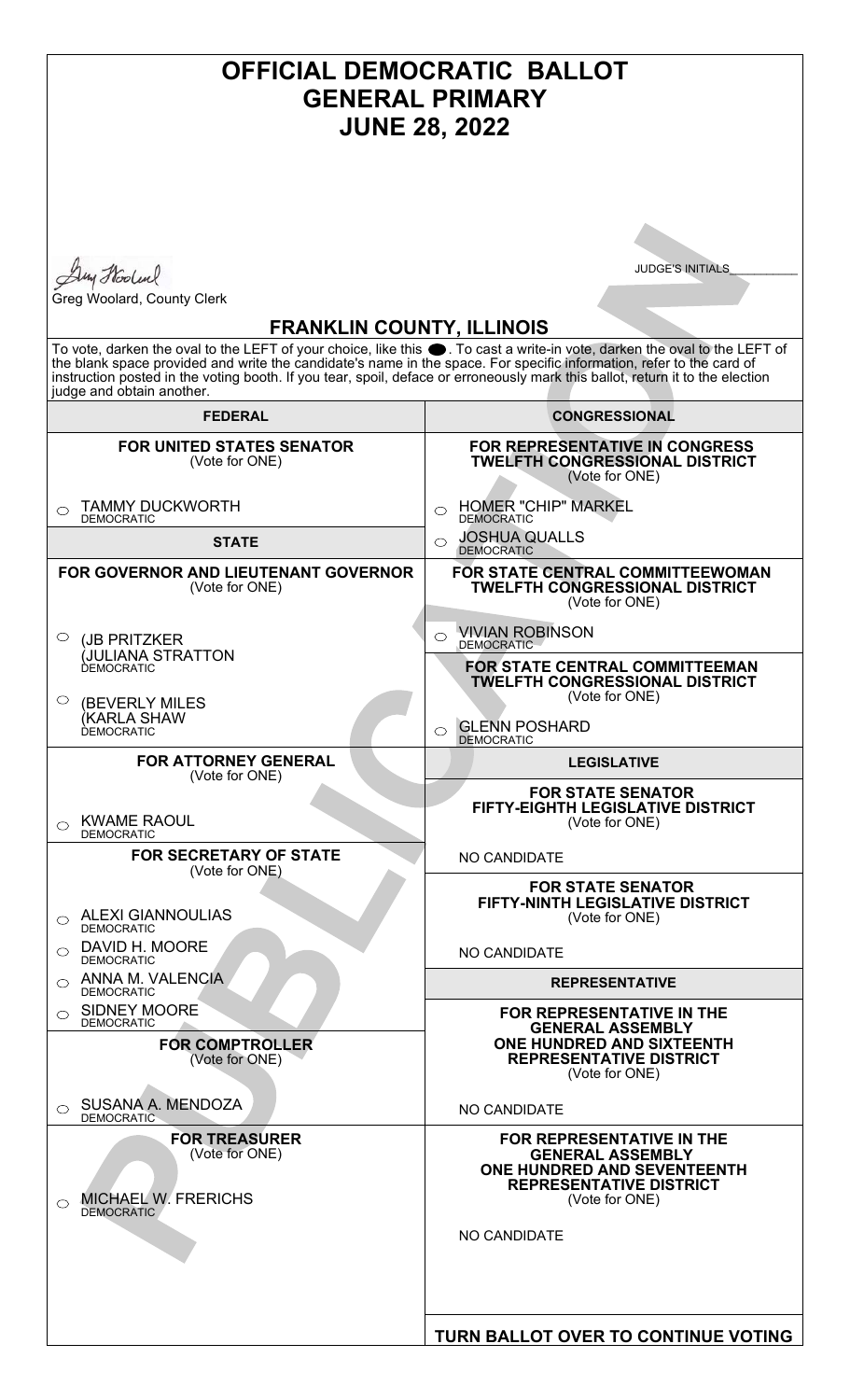| <b>COUNTY</b>                                                                                                                                                                                                                                                                                                                                                                                                                                                                                                                                                                                                    |  |
|------------------------------------------------------------------------------------------------------------------------------------------------------------------------------------------------------------------------------------------------------------------------------------------------------------------------------------------------------------------------------------------------------------------------------------------------------------------------------------------------------------------------------------------------------------------------------------------------------------------|--|
| <b>FOR COUNTY CLERK</b><br>(Vote for ONE)                                                                                                                                                                                                                                                                                                                                                                                                                                                                                                                                                                        |  |
| JOHN H GARDNER JR<br>$\circ$<br><b>DEMOCRATIC</b>                                                                                                                                                                                                                                                                                                                                                                                                                                                                                                                                                                |  |
| <b>FOR COUNTY TREASURER</b><br>(Vote for ONE)                                                                                                                                                                                                                                                                                                                                                                                                                                                                                                                                                                    |  |
| <b>AMY SILEVEN</b><br>$\bigcirc$<br><b>DEMOCRATIC</b>                                                                                                                                                                                                                                                                                                                                                                                                                                                                                                                                                            |  |
| <b>FOR COUNTY SHERIFF</b><br>(Vote for ONE)                                                                                                                                                                                                                                                                                                                                                                                                                                                                                                                                                                      |  |
| NO CANDIDATE                                                                                                                                                                                                                                                                                                                                                                                                                                                                                                                                                                                                     |  |
| <b>EDUCATIONAL SERVICE REGION</b>                                                                                                                                                                                                                                                                                                                                                                                                                                                                                                                                                                                |  |
| FOR REGIONAL SUPERINTENDENT OF SCHOOL<br>(EDWARDS, GALLATIN, HAMILTON, HARDIN, POPE, SALINE,<br>WABASH, WAYNE & WHITE COUNTIES)<br>(Vote for ONE)                                                                                                                                                                                                                                                                                                                                                                                                                                                                |  |
| NO CANDIDATE                                                                                                                                                                                                                                                                                                                                                                                                                                                                                                                                                                                                     |  |
| FOR REGIONAL SUPERINTENDENT OF SCHOOLS<br>(FRANKLIN, JOHNSON, MASSAC & WILLIAMSON COUNTIES)<br>(Vote for ONE)                                                                                                                                                                                                                                                                                                                                                                                                                                                                                                    |  |
| NO CANDIDATE                                                                                                                                                                                                                                                                                                                                                                                                                                                                                                                                                                                                     |  |
| <b>COUNTY BOARD</b>                                                                                                                                                                                                                                                                                                                                                                                                                                                                                                                                                                                              |  |
| FOR MEMBER OF THE COUNTY BOARD<br><b>DISTRICT 1</b><br>(Vote for THREE)<br><b>RAYMOND SCOTT</b><br>$\circ$<br><b>DEMOCRATIC</b><br><b>RANDALL CROCKER</b><br>$\circ$<br><b>DEMOCRATIC</b><br>FOR MEMBER OF THE COUNTY BOARD<br><b>DISTRICT 2</b><br>(Vote for THREE)<br>NO CANDIDATE<br>FOR MEMBER OF THE COUNTY BOARD<br><b>DISTRICT 3</b><br>(Vote for THREE)<br>NO CANDIDATE<br><b>JUDICIAL DISTRICT</b><br>FOR JUDGE OF THE APPELLATE COURT<br>FIFTH JUDICIAL DISTRICT<br>(To fill the vacancy of the Hon. David K. Overstreet)<br>(Vote for ONE)<br><b>BRIAN ROBERTS</b><br>$\bigcirc$<br><b>DEMOCRATIC</b> |  |
|                                                                                                                                                                                                                                                                                                                                                                                                                                                                                                                                                                                                                  |  |
|                                                                                                                                                                                                                                                                                                                                                                                                                                                                                                                                                                                                                  |  |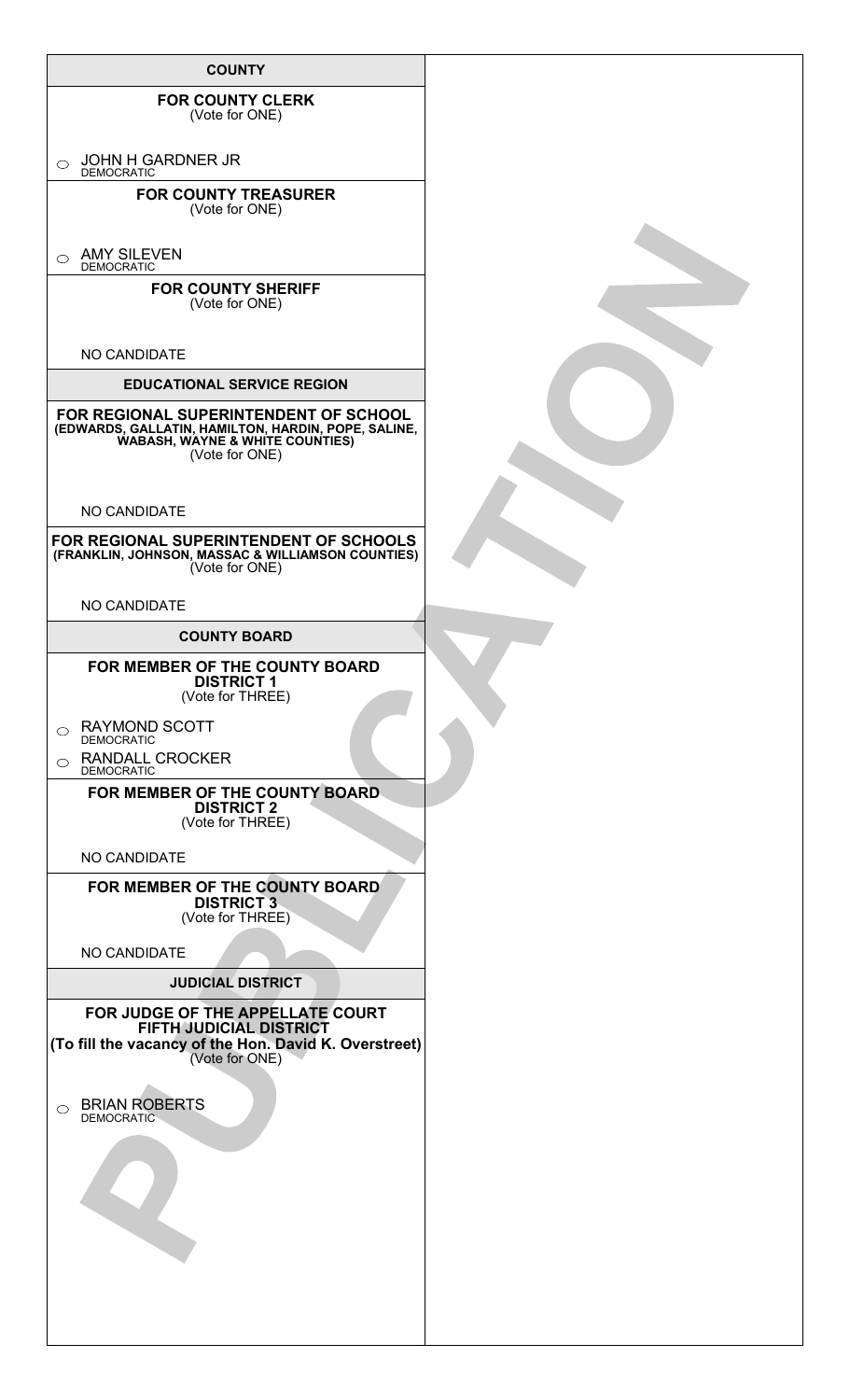| <b>OFFICIAL DEMOCRATIC BALLOT</b><br><b>GENERAL PRIMARY</b><br><b>JUNE 28, 2022</b>                                                                                                                                                                                                                                                                                                                                                                 |                                                                            |  |
|-----------------------------------------------------------------------------------------------------------------------------------------------------------------------------------------------------------------------------------------------------------------------------------------------------------------------------------------------------------------------------------------------------------------------------------------------------|----------------------------------------------------------------------------|--|
| Any Hoolen                                                                                                                                                                                                                                                                                                                                                                                                                                          | <b>JUDGE'S INITIALS</b>                                                    |  |
| Greg Woolard, County Clerk                                                                                                                                                                                                                                                                                                                                                                                                                          |                                                                            |  |
| <b>FRANKLIN COUNTY, ILLINOIS</b><br>To vote, darken the oval to the LEFT of your choice, like this ●. To cast a write-in vote, darken the oval to the LEFT of<br>the blank space provided and write the candidate's name in the space. For specific information, refer to the card of<br>instruction posted in the voting booth. If you tear, spoil, deface or erroneously mark this ballot, return it to the election<br>judge and obtain another. |                                                                            |  |
| <b>PRECINCT</b>                                                                                                                                                                                                                                                                                                                                                                                                                                     | <b>PRECINCT</b>                                                            |  |
| <b>FOR PRECINCT COMMITTEEPERSON</b><br>GOODE 1<br>(Vote for ONE)                                                                                                                                                                                                                                                                                                                                                                                    | <b>FOR PRECINCT COMMITTEEPERSON</b><br><b>TYRONE 4</b><br>(Vote for ONE)   |  |
| <b>LOWANDA JOHNSTON</b><br>◯<br><b>DEMOCRATIC</b>                                                                                                                                                                                                                                                                                                                                                                                                   | <b>PAUL MCGUIRE</b><br>$\bigcirc$<br><b>DEMOCRATIC</b>                     |  |
| FOR PRECINCT COMMITTEEPERSON<br><b>GOODE 2</b><br>(Vote for ONE)                                                                                                                                                                                                                                                                                                                                                                                    | FOR PRECINCT COMMITTEEPERSON<br><b>TYRONE 5</b><br>(Vote for ONE)          |  |
| <b>ROGER LOYD</b><br>$\bigcirc$<br><b>DEMOCRATIC</b>                                                                                                                                                                                                                                                                                                                                                                                                | <b>NO CANDIDATE</b>                                                        |  |
| FOR PRECINCT COMMITTEEPERSON<br><b>BARREN</b><br>(Vote for ONE)                                                                                                                                                                                                                                                                                                                                                                                     | <b>FOR PRECINCT COMMITTEEPERSON</b><br><b>BROWNING 1</b><br>(Vote for ONE) |  |
| <b>NO CANDIDATE</b>                                                                                                                                                                                                                                                                                                                                                                                                                                 | <b>NO CANDIDATE</b>                                                        |  |
| FOR PRECINCT COMMITTEEPERSON<br><b>EWING 1</b><br>(Vote for ONE)                                                                                                                                                                                                                                                                                                                                                                                    | FOR PRECINCT COMMITTEEPERSON<br><b>BROWNING 2</b><br>(Vote for ONE)        |  |
| NO CANDIDATE                                                                                                                                                                                                                                                                                                                                                                                                                                        | <b>NO CANDIDATE</b>                                                        |  |
| <b>FOR PRECINCT COMMITTEEPERSON</b><br><b>EWING 2</b><br>(Vote for ONE)                                                                                                                                                                                                                                                                                                                                                                             | <b>FOR PRECINCT COMMITTEEPERSON</b><br><b>BROWNING 3</b><br>(Vote for ONE) |  |
| NO CANDIDATE                                                                                                                                                                                                                                                                                                                                                                                                                                        | <b>DORIS BARTOLOTTI</b><br>⌒<br><b>DEMOCRATIC</b>                          |  |
| FOR PRECINCT COMMITTEEPERSON<br><b>NORTHERN</b><br>(Vote for ONE)                                                                                                                                                                                                                                                                                                                                                                                   | FOR PRECINCT COMMITTEEPERSON<br><b>BENTON 1</b><br>(Vote for ONE)          |  |
| NO CANDIDATE                                                                                                                                                                                                                                                                                                                                                                                                                                        | NO CANDIDATE                                                               |  |
| FOR PRECINCT COMMITTEEPERSON<br><b>TYRONE 1</b><br>(Vote for ONE)                                                                                                                                                                                                                                                                                                                                                                                   | FOR PRECINCT COMMITTEEPERSON<br><b>BENTON 2</b><br>(Vote for ONE)          |  |
| NO CANDIDATE                                                                                                                                                                                                                                                                                                                                                                                                                                        | <b>JONATHAN D NEACE</b><br>$\bigcirc$<br><b>DEMOCRATIC</b>                 |  |
| FOR PRECINCT COMMITTEEPERSON<br><b>TYRONE 2</b><br>(Vote for ONE)                                                                                                                                                                                                                                                                                                                                                                                   | FOR PRECINCT COMMITTEEPERSON<br><b>BENTON 3</b><br>(Vote for ONE)          |  |
| <b>GARY P BARTOLOTTI</b><br>⌒<br><b>DEMOCRATIC</b>                                                                                                                                                                                                                                                                                                                                                                                                  | <b>NO CANDIDATE</b>                                                        |  |
| <b>FOR PRECINCT COMMITTEEPERSON</b><br><b>TYRONE 3</b><br>(Vote for ONE)                                                                                                                                                                                                                                                                                                                                                                            | FOR PRECINCT COMMITTEEPERSON<br><b>BENTON 4</b><br>(Vote for ONE)          |  |
| <b>CHARLIE MORRIS</b><br>◯<br><b>DEMOCRATIC</b>                                                                                                                                                                                                                                                                                                                                                                                                     | NO CANDIDATE                                                               |  |
|                                                                                                                                                                                                                                                                                                                                                                                                                                                     | TURN BALLOT OVER TO CONTINUE VOTING                                        |  |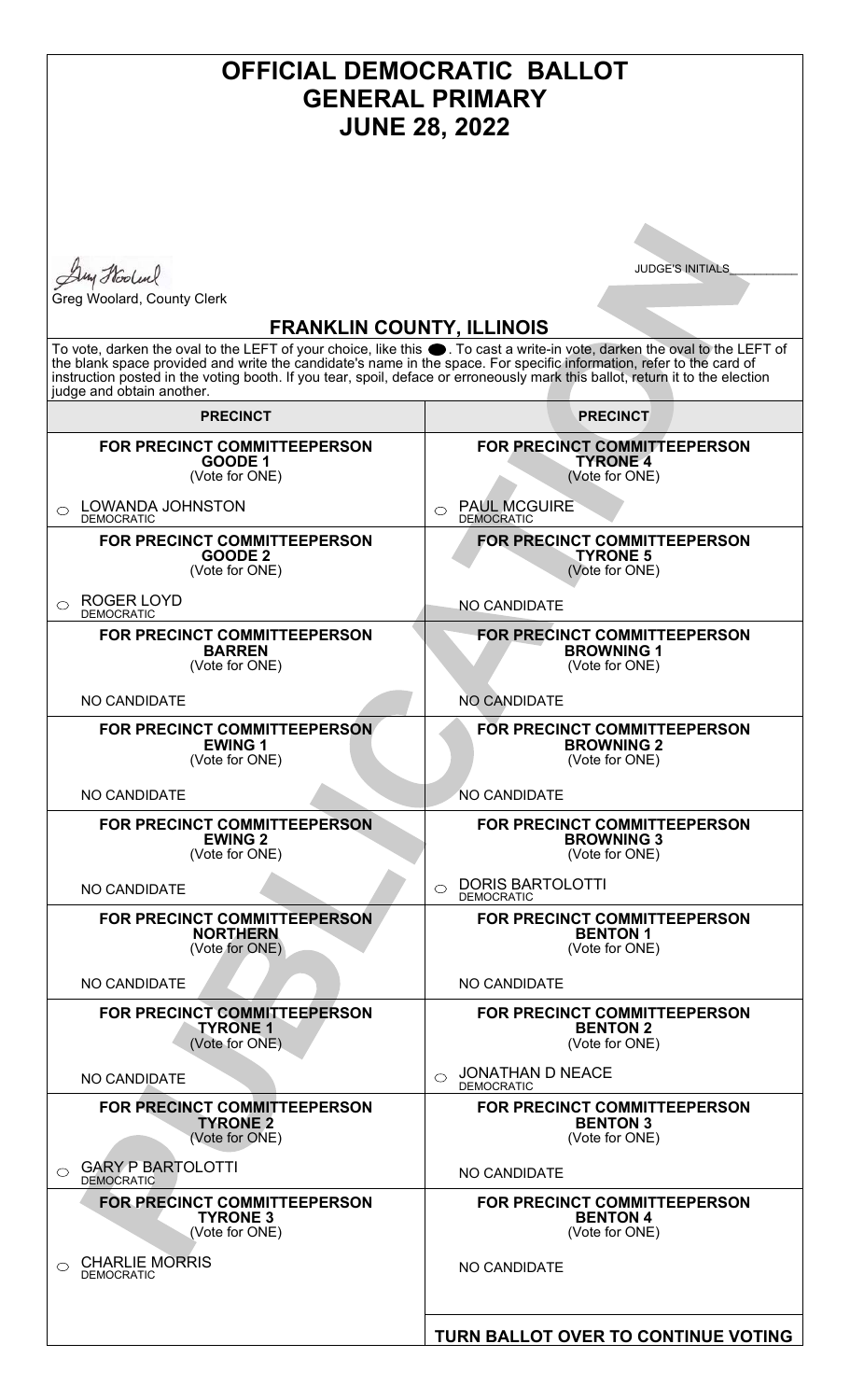| <b>PRECINCT</b>                                                            | <b>PRECINCT</b>                                                      |
|----------------------------------------------------------------------------|----------------------------------------------------------------------|
| FOR PRECINCT COMMITTEEPERSON<br><b>BENTON 5</b><br>(Vote for ONE)          | FOR PRECINCT COMMITTEEPERSON<br><b>FRANKFORT 2</b><br>(Vote for ONE) |
| NO CANDIDATE                                                               | NO CANDIDATE                                                         |
| FOR PRECINCT COMMITTEEPERSON<br><b>BENTON 6</b><br>(Vote for ONE)          | FOR PRECINCT COMMITTEEPERSON<br><b>FRANKFORT 3</b><br>(Vote for ONE) |
| NO CANDIDATE                                                               | NO CANDIDATE                                                         |
| FOR PRECINCT COMMITTEEPERSON<br><b>BENTON 7</b><br>(Vote for ONE)          | FOR PRECINCT COMMITTEEPERSON<br><b>FRANKFORT 4</b><br>(Vote for ONE) |
| <b>THERESA BATES</b><br>◯<br><b>DEMOCRATIC</b>                             | <b>JOHN H GARDNER JR</b><br>$\bigcirc$<br><b>DEMOCRATIC</b>          |
| FOR PRECINCT COMMITTEEPERSON<br><b>EASTERN</b><br>(Vote for ONE)           | FOR PRECINCT COMMITTEEPERSON<br><b>CAVE</b><br>(Vote for ONE)        |
| NO CANDIDATE                                                               | <b>JAMES L EATON</b><br>$\bigcirc$<br><b>DEMOCRATIC</b>              |
| FOR PRECINCT COMMITTEEPERSON<br><b>SIX MILE 1</b><br>(Vote for ONE)        |                                                                      |
| NO CANDIDATE                                                               |                                                                      |
| FOR PRECINCT COMMITTEEPERSON<br><b>SIX MILE 2</b><br>(Vote for ONE)        |                                                                      |
| NO CANDIDATE                                                               |                                                                      |
| <b>FOR PRECINCT COMMITTEEPERSON</b><br><b>SIX MILE 3</b><br>(Vote for ONE) |                                                                      |
| <b>MIKE DOYLE</b><br>◯<br><b>DEMOCRATIC</b>                                |                                                                      |
| FOR PRECINCT COMMITTEEPERSON<br><b>DENNING 1</b><br>(Vote for ONE)         |                                                                      |
| NO CANDIDATE                                                               |                                                                      |
| FOR PRECINCT COMMITTEEPERSON<br><b>DENNING 2</b><br>(Vote for ONE)         |                                                                      |
| NO CANDIDATE                                                               |                                                                      |
| FOR PRECINCT COMMITTEEPERSON<br><b>DENNING 3</b><br>(Vote for ONE)         |                                                                      |
| NO CANDIDATE                                                               |                                                                      |
| FOR PRECINCT COMMITTEEPERSON<br><b>DENNING 4</b><br>(Vote for ONE)         |                                                                      |
| NO CANDIDATE                                                               |                                                                      |
| FOR PRECINCT COMMITTEEPERSON<br><b>DENNING 5</b><br>(Vote for ONE)         |                                                                      |
| <b>NO CANDIDATE</b>                                                        |                                                                      |
| FOR PRECINCT COMMITTEEPERSON<br><b>FRANKFORT 1</b><br>(Vote for ONE)       |                                                                      |
| NO CANDIDATE                                                               |                                                                      |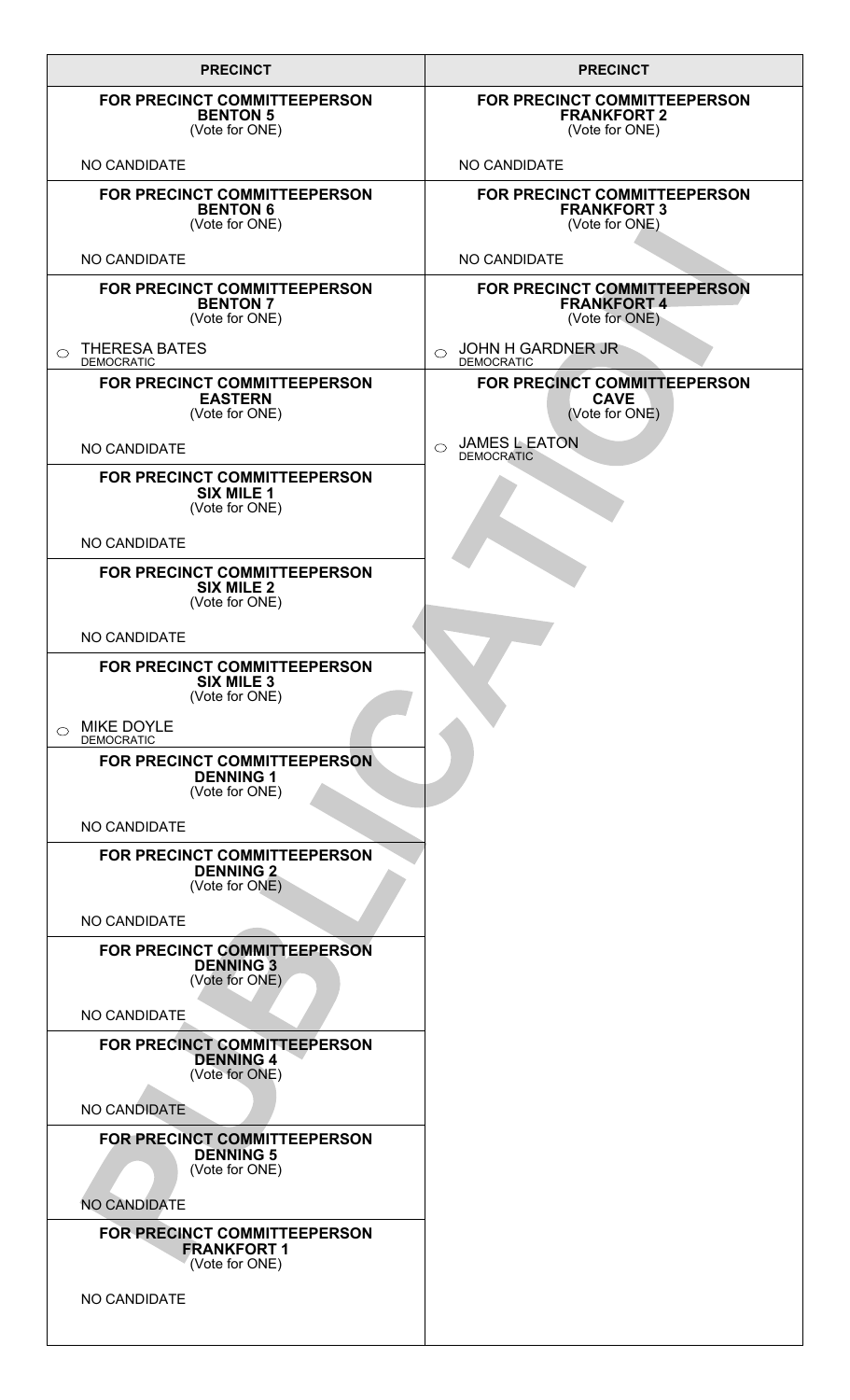#### **OFFICIAL REPUBLICAN BALLOT GENERAL PRIMARY JUNE 28, 2022 JUDGE'S INITIALS** Duy Holml Greg Woolard, County Clerk **FRANKLIN COUNTY, ILLINOIS** To vote, darken the oval to the LEFT of your choice, like this  $\bullet$ . To cast a write-in vote, darken the oval to the LEFT of the blank space provided and write the candidate's name in the space. For specific information, refer to the card of instruction posted in the voting booth. If you tear, spoil, deface or erroneously mark this ballot, return it to the election judge and obtain another. **FEDERAL STATE FOR ATTORNEY GENERAL FOR UNITED STATES SENATOR** (Vote for ONE) (Vote for ONE) CASEY CHLEBEK STEVE KIM  $\bigcirc$  $\bigcap$ **REPUBLICAN** REPUBLICAN PEGGY HUBBARD DAVID SHESTOKAS  $\circ$  $\bigcirc$ REPUBLICAN **REPUBLICAN** ROBERT "BOBBY" PITON THOMAS G. DeVORE  $\circ$  $\circ$ REPUBLICAN **REPUBLICAN** JIMMY LEE TILLMAN II **FOR SECRETARY OF STATE**  $\bigcirc$ REPUBLICAN (Vote for ONE) ANTHONY W. WILLIAMS  $\bigcirc$ **REPUBLICAN** KATHY SALVI DAN BRADY  $\bigcirc$  $\bigcirc$ REPUBLICAN REPUBLICAN MATTHEW "MATT" DUBIEL JOHN C. MILHISER  $\circ$  $\circ$ REPUBLICAN REPUBLICAN **FOR COMPTROLLER STATE** (Vote for ONE) **FOR GOVERNOR AND LIEUTENANT GOVERNOR** (Vote for ONE) SHANNON L. TERESI  $\circ$ **REPUBLICAN FOR TREASURER**  $\circ$ (DARREN BAILEY (Vote for ONE) (STEPHANIE TRUSSELL REPUBLICAN TOM DEMMER  $\bigcirc$  $\bigcirc$ (PAUL SCHIMPF **REPUBLICAN** (CAROLYN SCHOFIELD **CONGRESSIONAL** REPUBLICAN **FOR REPRESENTATIVE IN CONGRESS**   $\circ$ (RICHARD C. IRVIN **TWELFTH CONGRESSIONAL DISTRICT** (AVERY BOURNE REPUBLICAN (Vote for ONE)  $\circ$  MIKE BOST  $\bigcirc$ (GARY RABINE **REPUBLICAN** (AARON DEL MAR **LEGISLATIVE** REPUBLICAN **FOR STATE SENATOR**   $\circ$ (MAX SOLOMON **FIFTY-EIGHTH LEGISLATIVE DISTRICT** (LATASHA H. FIELDS (Vote for ONE) REPUBLICAN TERRI BRYANT  $\circ$  $\bigcirc$ (JESSE SULLIVAN **REPUBLICAN** (KATHLEEN MURPHY REPUBLICAN **FOR STATE SENATOR FIFTY-NINTH LEGISLATIVE DISTRICT** (Vote for ONE)  $\circ$  $\mathcal{L}=\mathcal{L}=\mathcal{L}=\mathcal{L}=\mathcal{L}=\mathcal{L}=\mathcal{L}=\mathcal{L}=\mathcal{L}=\mathcal{L}=\mathcal{L}=\mathcal{L}=\mathcal{L}=\mathcal{L}=\mathcal{L}=\mathcal{L}=\mathcal{L}=\mathcal{L}=\mathcal{L}=\mathcal{L}=\mathcal{L}=\mathcal{L}=\mathcal{L}=\mathcal{L}=\mathcal{L}=\mathcal{L}=\mathcal{L}=\mathcal{L}=\mathcal{L}=\mathcal{L}=\mathcal{L}=\mathcal{L}=\mathcal{L}=\mathcal{L}=\mathcal{L}=\mathcal{L}=\mathcal{$ Write-In  $\circ$  DALE FOWLER REPUBLICAN**TURN BALLOT OVER TO CONTINUE VOTING**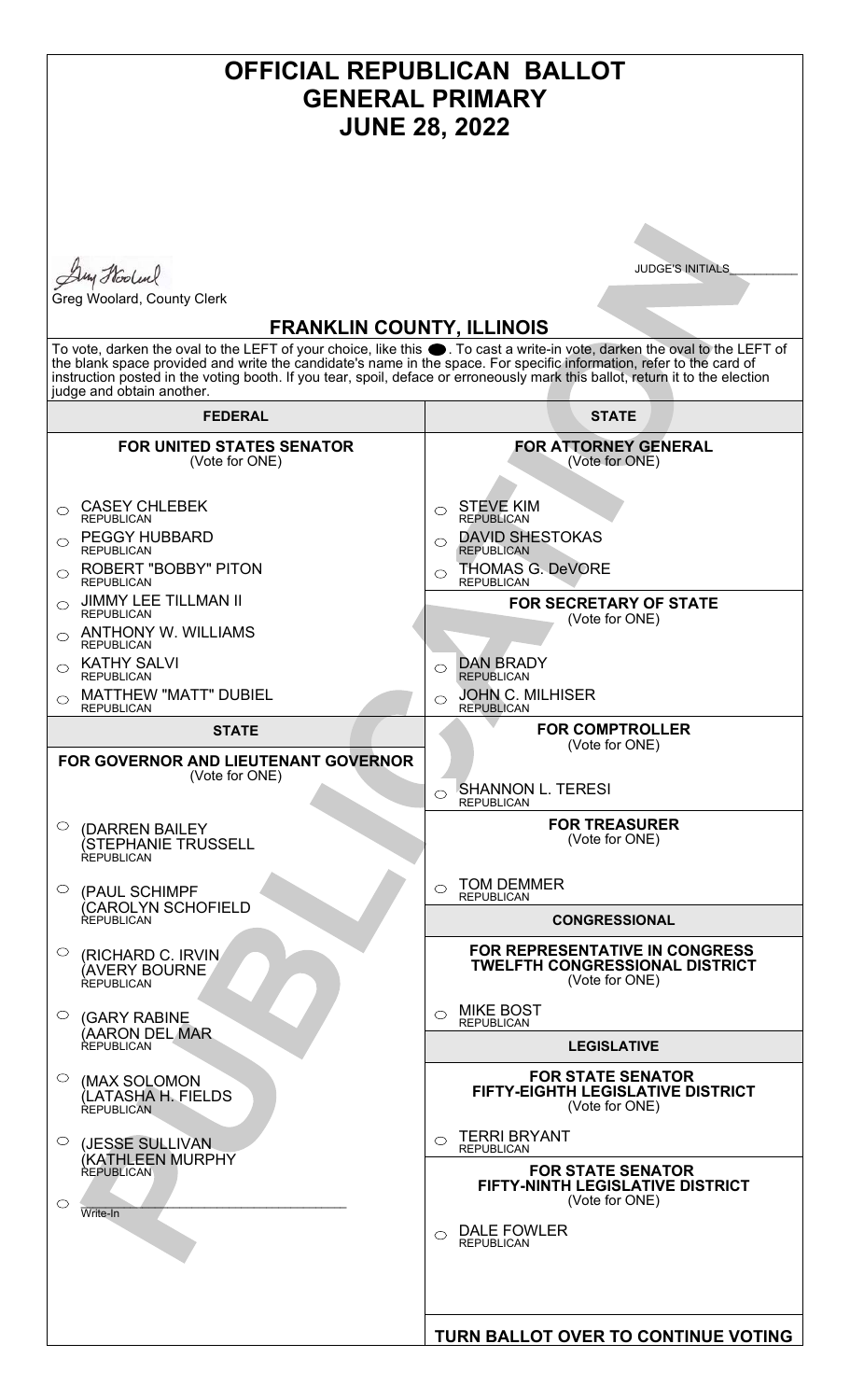| <b>REPRESENTATIVE</b>                                                                                                                                                                                                                                                                                                        | <b>COUNTY BOARD</b>                                                                                                                           |
|------------------------------------------------------------------------------------------------------------------------------------------------------------------------------------------------------------------------------------------------------------------------------------------------------------------------------|-----------------------------------------------------------------------------------------------------------------------------------------------|
| <b>FOR REPRESENTATIVE IN THE</b><br><b>GENERAL ASSEMBLY</b><br><b>ONE HUNDRED AND SIXTEENTH</b><br><b>REPRESENTATIVE DISTRICT</b><br>(Vote for ONE)                                                                                                                                                                          | FOR MEMBER OF THE COUNTY BOARD<br><b>DISTRICT 2</b><br>(Vote for THREE)<br><b>BRAD WILSON</b><br>$\bigcirc$                                   |
| <b>DAVE SEVERIN</b><br>$\bigcirc$<br>REPUBLICAN<br>$\circ$                                                                                                                                                                                                                                                                   | <b>REPUBLICAN</b><br><b>RAY MINOR</b><br>◯<br><b>REPUBLICAN</b><br>$\circ$ J LARRY MILLER                                                     |
| Write-In<br>FOR REPRESENTATIVE IN THE<br><b>GENERAL ASSEMBLY</b><br>ONE HUNDRED AND SEVENTEENTH<br><b>REPRESENTATIVE DISTRICT</b><br>(Vote for ONE)                                                                                                                                                                          | <b>REPUBLICAN</b><br>FOR MEMBER OF THE COUNTY BOARD<br><b>DISTRICT 3</b><br>(Vote for THREE)<br><b>JOHN R GOSSETT</b>                         |
| <b>PATRICK WINDHORST</b><br>$\bigcirc$<br><b>REPUBLICAN</b><br><b>RON ELLIS</b><br>$\bigcirc$                                                                                                                                                                                                                                | $\bigcirc$<br><b>REPUBLICAN</b><br>$\circ$ KEVIN D WESTON<br><b>REPUBLICAN</b><br><b>JACK C WARREN</b><br>◯                                   |
| <b>REPUBLICAN</b><br><b>COUNTY</b>                                                                                                                                                                                                                                                                                           | <b>REPUBLICAN</b><br><b>JUDICIAL DISTRICT</b>                                                                                                 |
| <b>FOR COUNTY CLERK</b><br>(Vote for ONE)                                                                                                                                                                                                                                                                                    | FOR JUDGE OF THE APPELLATE COURT<br><b>FIFTH JUDICIAL DISTRICT</b><br>(To fill the vacancy of the Hon. David K. Overstreet)<br>(Vote for ONE) |
| <b>KEVIN WILSON</b><br>$\bigcirc$<br><b>REPUBLICAN</b><br><b>FOR COUNTY TREASURER</b><br>(Vote for ONE)                                                                                                                                                                                                                      | <b>MIKE McHANEY</b><br>$\bigcirc$<br><b>REPUBLICAN</b><br><b>BARRY L. VAUGHAN</b><br>◯                                                        |
| STEVE "VERSE" VERCELLINO<br>◯<br><b>REPUBLICAN</b>                                                                                                                                                                                                                                                                           | <b>REPUBLICAN</b>                                                                                                                             |
| <b>FOR COUNTY SHERIFF</b><br>(Vote for ONE)                                                                                                                                                                                                                                                                                  |                                                                                                                                               |
| <b>KYLE BACON</b><br>$\bigcirc$<br><b>REPUBLICAN</b><br><b>BEN BURKHAMER</b><br>$\bigcirc$<br><b>REPUBLICAN</b>                                                                                                                                                                                                              |                                                                                                                                               |
| <b>EDUCATIONAL SERVICE REGION</b><br>FOR REGIONAL SUPERINTENDENT OF SCHOOLS<br>(EDWARDS, GALLATIN, HAMILTON, HARDIN, POPE, SALINE,<br><b>WABASH, WAYNE &amp; WHITE COUNTIES)</b><br>(Vote for ONE)                                                                                                                           |                                                                                                                                               |
| $_{\bigcirc}\;$ ELIZABETH "BETH" RISTER<br><b>REPUBLICAN</b><br>FOR REGIONAL SUPERINTENDENT OF SCHOOLS<br>(FRANKLIN, JOHNSON, MASSAC & WILLIAMSON COUNTIES)                                                                                                                                                                  |                                                                                                                                               |
| (Vote for ONE)<br><b>LORIE LEQUATTE</b><br>$\bigcirc$<br><b>REPUBLICAN</b>                                                                                                                                                                                                                                                   |                                                                                                                                               |
| <b>COUNTY BOARD</b>                                                                                                                                                                                                                                                                                                          |                                                                                                                                               |
| FOR MEMBER OF THE COUNTY BOARD<br><b>DISTRICT 1</b><br>(Vote for THREE)<br><b>CURTIS OVERTON</b><br>$\circ$<br><b>REPUBLICAN</b><br>$\circ$ NEIL HARGIS<br><b>REPUBLICAN</b><br><b>MARK KASH</b><br>$\bigcirc$<br><b>REPUBLICAN</b><br>$\circ$ ANGELA EVANS<br><b>REPUBLICAN</b><br>$\circ$ LUKE SAEGER<br><b>REPUBLICAN</b> |                                                                                                                                               |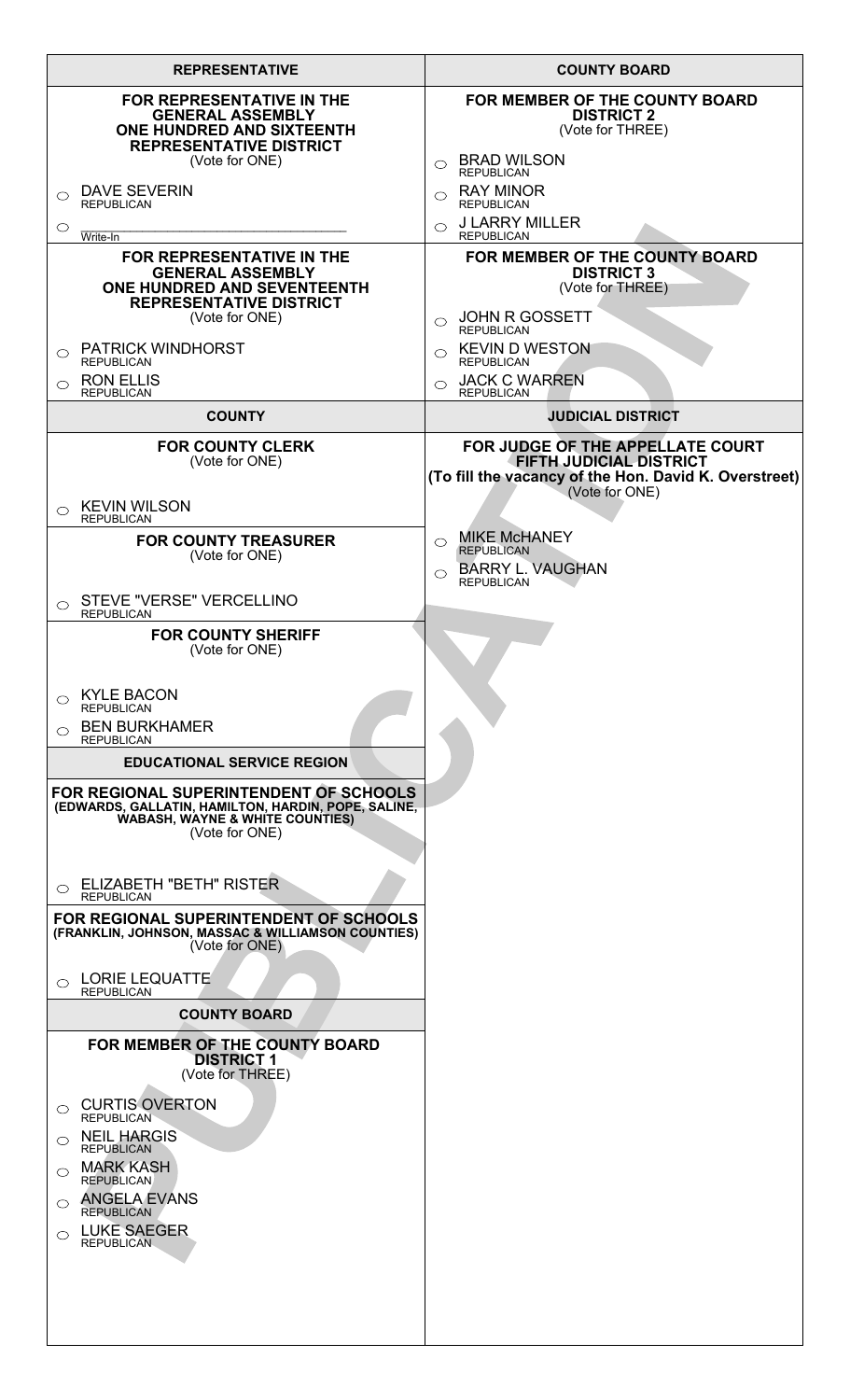| <b>OFFICIAL REPUBLICAN BALLOT</b><br><b>GENERAL PRIMARY</b><br><b>JUNE 28, 2022</b>                                                                                                                                                                                                                                                                                                                                                                 |                                                                            |  |
|-----------------------------------------------------------------------------------------------------------------------------------------------------------------------------------------------------------------------------------------------------------------------------------------------------------------------------------------------------------------------------------------------------------------------------------------------------|----------------------------------------------------------------------------|--|
|                                                                                                                                                                                                                                                                                                                                                                                                                                                     |                                                                            |  |
|                                                                                                                                                                                                                                                                                                                                                                                                                                                     |                                                                            |  |
| Duy Hoolen                                                                                                                                                                                                                                                                                                                                                                                                                                          | <b>JUDGE'S INITIALS</b>                                                    |  |
| Greg Woolard, County Clerk                                                                                                                                                                                                                                                                                                                                                                                                                          |                                                                            |  |
| <b>FRANKLIN COUNTY, ILLINOIS</b><br>To vote, darken the oval to the LEFT of your choice, like this ●. To cast a write-in vote, darken the oval to the LEFT of<br>the blank space provided and write the candidate's name in the space. For specific information, refer to the card of<br>instruction posted in the voting booth. If you tear, spoil, deface or erroneously mark this ballot, return it to the election<br>judge and obtain another. |                                                                            |  |
| <b>PRECINCT</b>                                                                                                                                                                                                                                                                                                                                                                                                                                     | <b>PRECINCT</b>                                                            |  |
| FOR PRECINCT COMMITTEEPERSON<br>GOODE 1<br>(Vote for ONE)                                                                                                                                                                                                                                                                                                                                                                                           | FOR PRECINCT COMMITTEEPERSON<br><b>TYRONE 4</b><br>(Vote for ONE)          |  |
| <b>JOSHUA QUALLS</b><br>$\bigcirc$<br><b>REPUBLICAN</b>                                                                                                                                                                                                                                                                                                                                                                                             | <b>DENNIS F BUSH</b><br>◯<br><b>REPUBLICAN</b>                             |  |
| FOR PRECINCT COMMITTEEPERSON<br><b>GOODE 2</b><br>(Vote for ONE)                                                                                                                                                                                                                                                                                                                                                                                    | <b>FOR PRECINCT COMMITTEEPERSON</b><br><b>TYRONE 5</b><br>(Vote for ONE)   |  |
| <b>DANIEL EVANS</b><br>$\bigcirc$<br><b>REPUBLICAN</b>                                                                                                                                                                                                                                                                                                                                                                                              | <b>NO CANDIDATE</b>                                                        |  |
| <b>FOR PRECINCT COMMITTEEPERSON</b><br><b>BARREN</b><br>(Vote for ONE)                                                                                                                                                                                                                                                                                                                                                                              | <b>FOR PRECINCT COMMITTEEPERSON</b><br><b>BROWNING 1</b><br>(Vote for ONE) |  |
| NO CANDIDATE                                                                                                                                                                                                                                                                                                                                                                                                                                        | <b>NO CANDIDATE</b>                                                        |  |
| <b>FOR PRECINCT COMMITTEEPERSON</b><br><b>EWING 1</b><br>(Vote for ONE)                                                                                                                                                                                                                                                                                                                                                                             | FOR PRECINCT COMMITTEEPERSON<br><b>BROWNING 2</b><br>(Vote for ONE)        |  |
| <b>MARK D MINOR</b><br>◯<br><b>REPUBLICAN</b>                                                                                                                                                                                                                                                                                                                                                                                                       | DENNIS FOLLOWELL<br>⌒<br><b>REPUBLICAN</b>                                 |  |
| FOR PRECINCT COMMITTEEPERSON<br><b>EWING 2</b><br>(Vote for ONE)                                                                                                                                                                                                                                                                                                                                                                                    | <b>FOR PRECINCT COMMITTEEPERSON</b><br><b>BROWNING 3</b><br>(Vote for ONE) |  |
| <b>MARK ATKINS</b><br>◯<br><b>REPUBLICAN</b>                                                                                                                                                                                                                                                                                                                                                                                                        | <b>TERRY NEWMAN</b><br><b>REPUBLICAN</b>                                   |  |
| FOR PRECINCT COMMITTEEPERSON<br><b>NORTHERN</b><br>(Vote for ONE)                                                                                                                                                                                                                                                                                                                                                                                   | FOR PRECINCT COMMITTEEPERSON<br><b>BENTON 1</b><br>(Vote for ONE)          |  |
| NO CANDIDATE                                                                                                                                                                                                                                                                                                                                                                                                                                        | <b>GREG SHELTON</b><br>$\bigcirc$<br><b>REPUBLICAN</b>                     |  |
| FOR PRECINCT COMMITTEEPERSON<br><b>TYRONE 1</b><br>(Vote for ONE)                                                                                                                                                                                                                                                                                                                                                                                   | FOR PRECINCT COMMITTEEPERSON<br><b>BENTON 2</b><br>(Vote for ONE)          |  |
| <b>LOUIS C OLDANI</b><br>◯<br><b>REPUBLICAN</b>                                                                                                                                                                                                                                                                                                                                                                                                     | <b>NO CANDIDATE</b>                                                        |  |
| FOR PRECINCT COMMITTEEPERSON<br><b>TYRONE 2</b><br>(Vote for ONE)                                                                                                                                                                                                                                                                                                                                                                                   | FOR PRECINCT COMMITTEEPERSON<br><b>BENTON 3</b><br>(Vote for ONE)          |  |
| <b>NEIL HARGIS</b><br>◯<br><b>REPUBLICAN</b>                                                                                                                                                                                                                                                                                                                                                                                                        | <b>NO CANDIDATE</b>                                                        |  |
| FOR PRECINCT COMMITTEEPERSON<br><b>TYRONE 3</b><br>(Vote for ONE)                                                                                                                                                                                                                                                                                                                                                                                   | FOR PRECINCT COMMITTEEPERSON<br><b>BENTON 4</b><br>(Vote for ONE)          |  |
| <b>CURTIS OVERTON</b><br>$\bigcirc$<br><b>REPUBLICAN</b>                                                                                                                                                                                                                                                                                                                                                                                            | <b>NO CANDIDATE</b>                                                        |  |
|                                                                                                                                                                                                                                                                                                                                                                                                                                                     | TURN BALLOT OVER TO CONTINUE VOTING                                        |  |